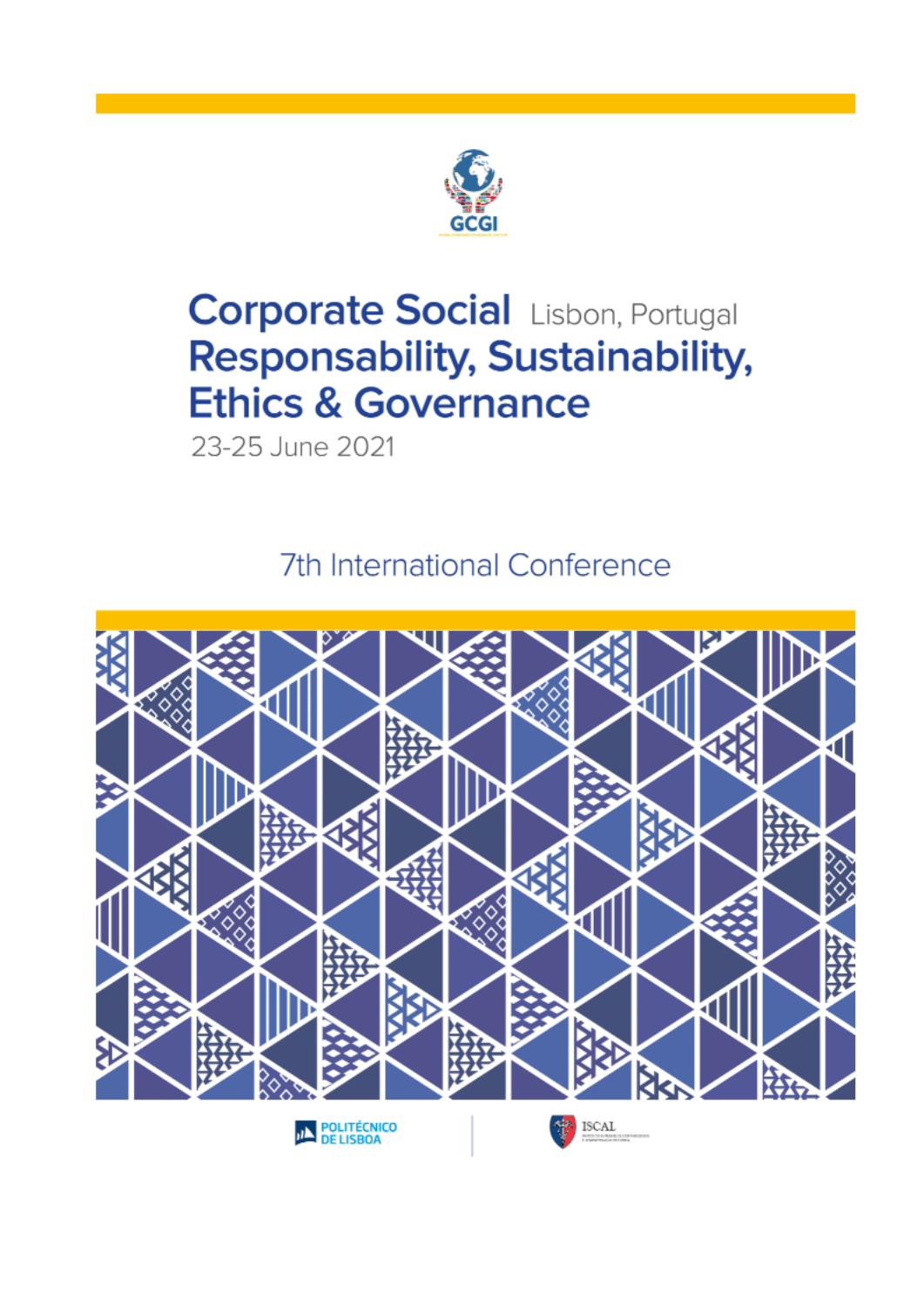## Supporters











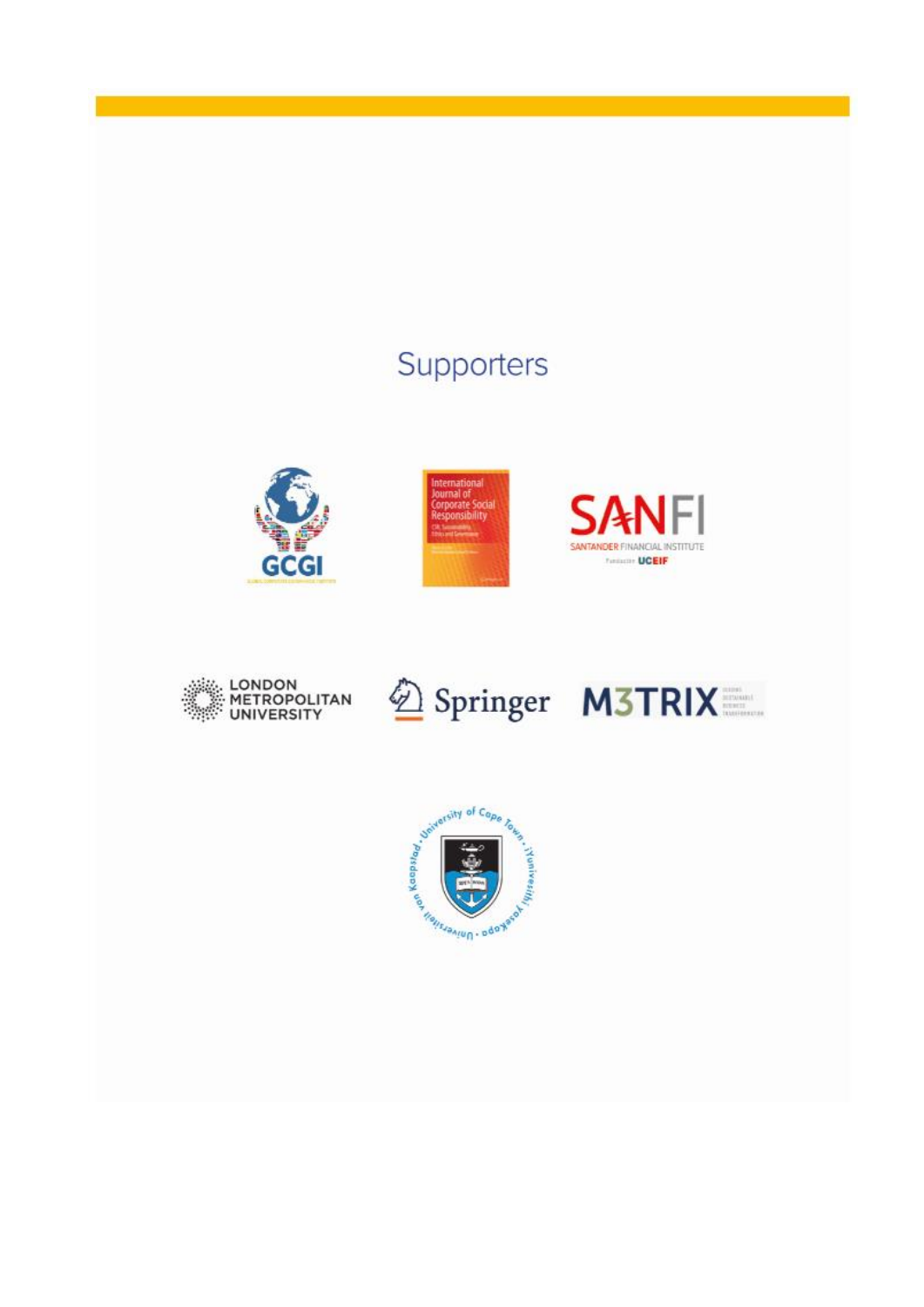## *Organising Committee*

Nicholas Capaldi. Loyola University New Orleans, USA Samuel O. Idowu. London Metropolitan University, UK René Schmidpeter. M3TRIX – Institute for Sustainable Business Transformation IU – International University, Germany António Belo. Lisbon Polytechnique Institute, Portugal Irene Arraiano. Lisbon Accounting and Business School, Portugal Pedro Pinheiro. Lisbon Accounting and Business School, Portugal Fernando Carvalho. Lisbon Accounting and Business School, Portugal Paulo Peters. Lisbon Accounting and Business School, Portugal Ana Alice Pedro. Lisbon Accounting and Business School, Portugal Carla Martinho. Lisbon Accounting and Business School, Portugal Elsa Negas. Lisbon Accounting and Business School, Portugal Maria Carlos Annes. Lisbon Accounting and Business School, Portugal

## *Scientific Committee*

Nicholas Capaldi. Loyola University New Orleans, USA Samuel O. Idowu. London Metropolitan University, UK René Schmidpeter. M3TRIX – Institute for Sustainable Business Transformation IU – International University, Germany Irene Arraiano. Lisbon Accounting and Business School, Portugal Orlando Gomes. Lisbon Accounting and Business School, Portugal Nadia Nedzel. Southern University Law Center, USA Elisabeth Fröhlich. Cologne Business School, Germany Belen Diaz Diaz. University of Cantabria, Spain Liangrong Zu. International Centre of the ILO, Italy Mara Del Baldo. University of Urbino, Italy Min Yan. Queen Mary University of London, UK Bert Scholtens. University of Groningen, The Netherlands María Jesús Muñoz Torres. Universitat Jaume I, Spain Lúcia Lima Rodrigues. University of Minho, Portugal Noha El-Bassiouny. The German University in Cairo, Egypt Elísio Brandão. University of Porto, Portugal Camélia Hategan. West University of Timisoara, Romania João Pedro Oliveira. University of Porto, Portugal Rute Abreu. Polytechnique Institute of Guarda, Portugal Mikohve Maphiri. University of Cape Town, South Africa Maria Aluchna. Warsaw School of economics, Poland Armando García Chiang. Universidad Autónoma Metropolitana- Iztapalapa, Mexico Duygu Turker. Yasar University Izmir, Turkey Sam Sarpong. Xiamen University, Malaysia Marian Eabrasu. Groupe ESC-Troyes-en-Champagne, France Anna Cierniak-Emerych. Wroclaw University of Economics and Business, Poland Biswanath Swain. Indian Institute of Management, India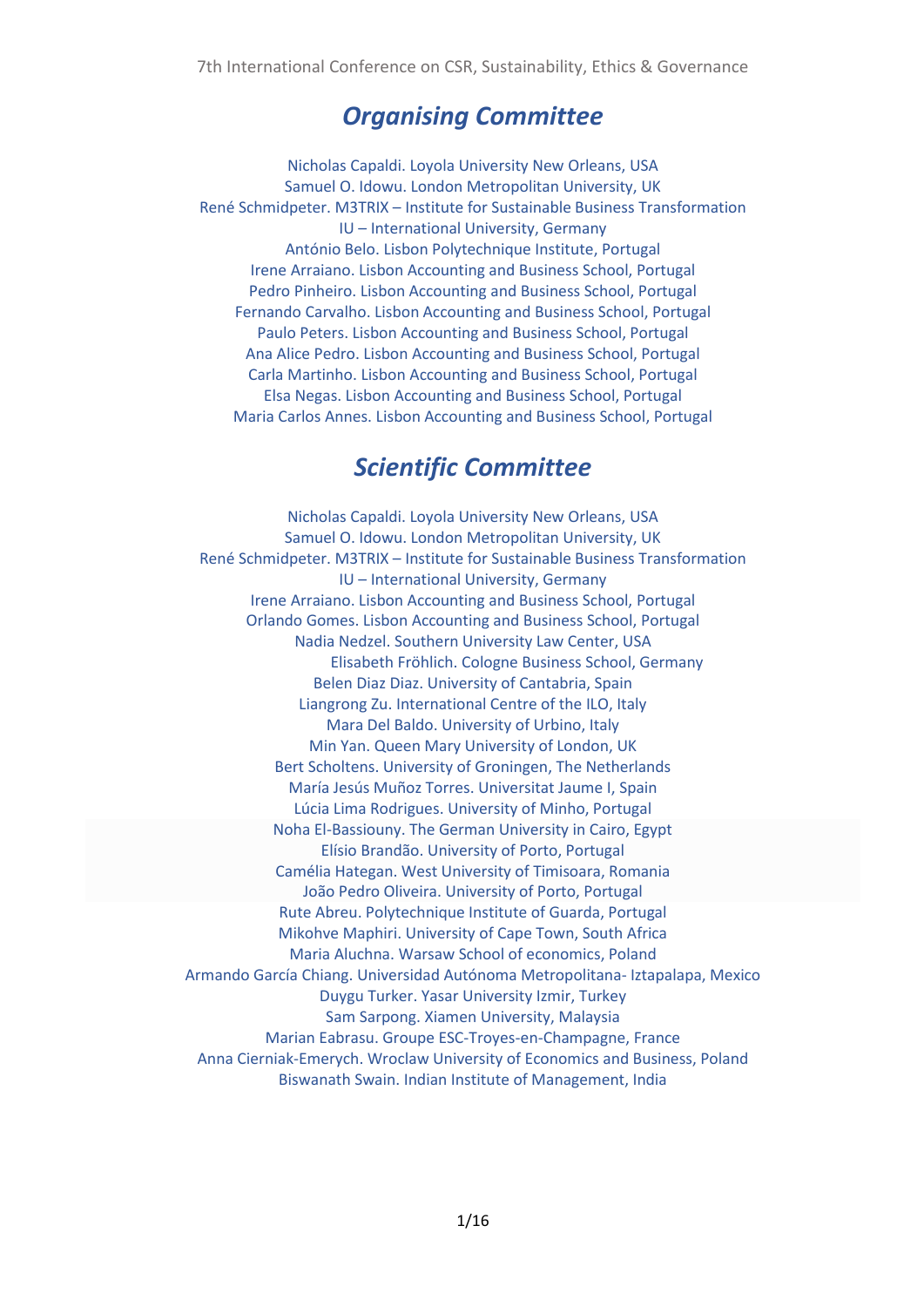## **Keynote Speakers**



#### **Bert Scholtens**

Professor in Sustainable Banking and Finance at the Department of Economics, Econometrics and Finance at the University of Groningen in the Netherlands. Furthermore, he is a Finance Professor at the School of Management of the University of Saint Andrews, Scotland, UK. He also is visiting professor at University Paris I (Panthéon-Sorbonne). He studies and teaches international financial intermediation and environmental finance and economics.

He specializes in studying the interaction between social and environmental performance and financial performance at the level of firms and industries, as well as from a macro-perspective. He publishes in international academic journals, such as, a.o., Ecological Economics, Journal of Banking and Finance, Global Environmental Change, Journal of International Money and Finance. He teaches in courses about portfolio management, commodity finance, banking, responsible investing, corporate governance, and credit risk analysis and supervises Bachelor, Masters and PhD students



#### **Elisabeth Fröhlich**

Professor Dr Elisabeth Fröhlich is the President of CBS International Business School. She studied business administration at the Ludwig Maximilian University in Munich as well as at the University of Cologne. After her dissertation concerning the topic "Supplier Assessment", she continued to pursue her career at the seminar of Prof. Dr. U. Koppelmann at the University of Cologne and finished off her state doctorate concerning the topic "Modelling of Job Profiles in Procurement.

Since end of 2007, Elisabeth Fröhlich has been a professor at Cologne Business School responsible for the department of Strategic Supply Management. Since 1st May 2013, she leads the Cologne Business School in her role as President. She is a board member of several scientific organisations. She is also a speaker of the "Kölner Wissenschaftsrunde" (Cologne Scientific Circle) and Business Ambassador of the City of Cologne. Since 2019 she is also the Speaker of the PRME DACH Chapter. Her current key research lies in the topics of

Sustainable Supply Chain Management and Green Procurement, SDGs in the Supply Chain, Qualification in Purchasing as well as in Strategic Supplier Management. Procurement 4.0 as well as organizational and personal challenges of an "Agile Purchase" build further main research areas.



#### **Lúcia Lima Rodrigues**

Full Professor of Accounting and a member of the research unit NIPE (Economic and Business Policies Research Unit) at the University of Minho, Braga, Portugal. Her main research areas include corporate social responsibility disclosure, international accounting, and accounting history. She has published articles in international journals, including Accounting, Organizations and Society, Accounting, Auditing and Accountability Journal, European Accounting Review, Business History, Journal of Business Ethics, Accounting Forum and Critical Perspectives on Accounting.

Lúcia Lima Rodrigues is Vice-President of the Portuguese accounting standards setting body and Coordinator of the Public Sector Accounting Standards Committee. She is the Representative of Portugal at the Accounting Regulatory Committee, the European Financial Reporting Advisory Group, Consultative Forum of Standards Setters (EFRAG - CFSS) and the European Public Sector Accounting Standards Working Group. Due to her publications on financial and non-financial reporting she was selected respectively as a member of the Academic Panel of the European Financial Reporting Advisory Group (EFRAG) and the Corporate Reporting Committee of the European Accounting Association. Her research aims to develop theory but also to support practitioners.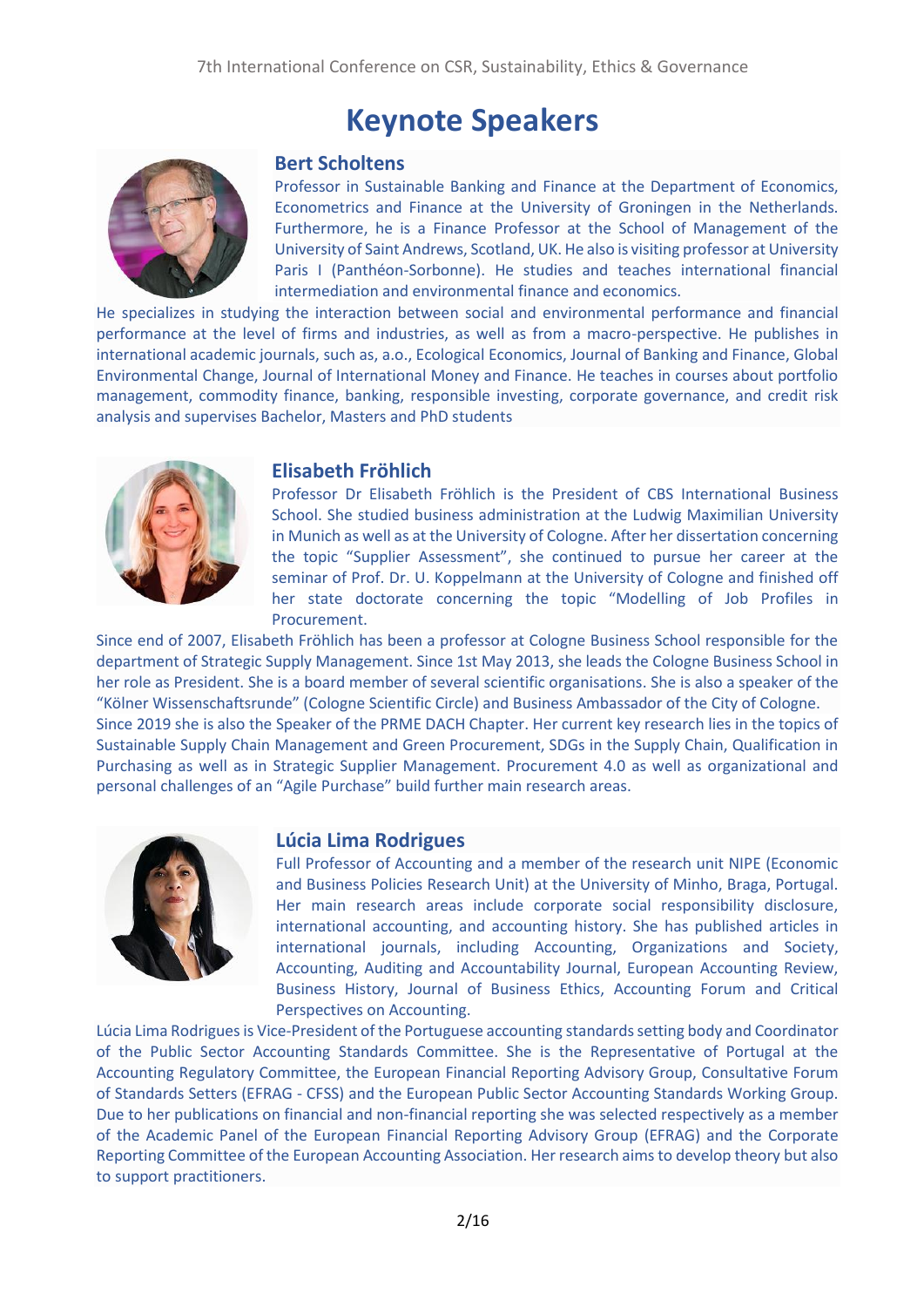## **Conference Information**

The 7th CSR2021 conference will be held virtually from Lisbon, 23 – 25 June 2021, Portugal.

The **plenary sessions** of the 7th CSR2021 will take place in the Zoom Webinars, allowing up to 1,000 participants, while the 34 **parallel sessions** will be organized on the Zoom Meeting platform (up to 300 participants).

The virtual meeting rooms and webinars for the parallel and plenary sessions will be created by the conference organizers and the respective links and passwords to join all of them will be sent by email to the registered participants and the conference guests.

### **Parallel sessions**

#### **Guidelines for the presentation of oral communication in parallel sessions**

Parallel sessions will be held on the **Colibri zoom platform**. The program is scheduled by **UK (GMT +1).** The **link to access** the rooms will be sent to your email the day before.

**1.** Oral presentations will be made in English.

**2.** The sessions will be recorded; we would like to inform you that by participating at the virtual 7<sup>th</sup> CSR2021 conference, you automatically give us consent to do so.

**3.** All presentations must obey the dates and times published in the conference program schedule shared on the event website or sent by email by the conference chair.

**4.** The work must be presented by one of the authors registered for the event.

**5.** It is recommended that the author who will present works are in the session from the beginning, since, in the eventual absence of a presenter, works in sequence will be anticipated.

**6.** The papers selected for oral presentation will have a maximum of fifteen (15) minutes for the presentation and the moderator should manage the session time for questions and answers (Q&A) at the end of each one.

**7.** The presenter must share the screen showing PowerPoint at the time of his/her presentation. But if you have a technical problem, we can help if you send the presentation material to the organization by email [csr.iarraiano@iscal.ipl.pt](mailto:csr.iarraiano@iscal.ipl.pt)

**8.** The presenters will receive the certificate by email according to the notes made by the moderator of the room confirming who presented.

### **Acknowledgement**

We would like to ask all participants to make this scientific event a memorable one.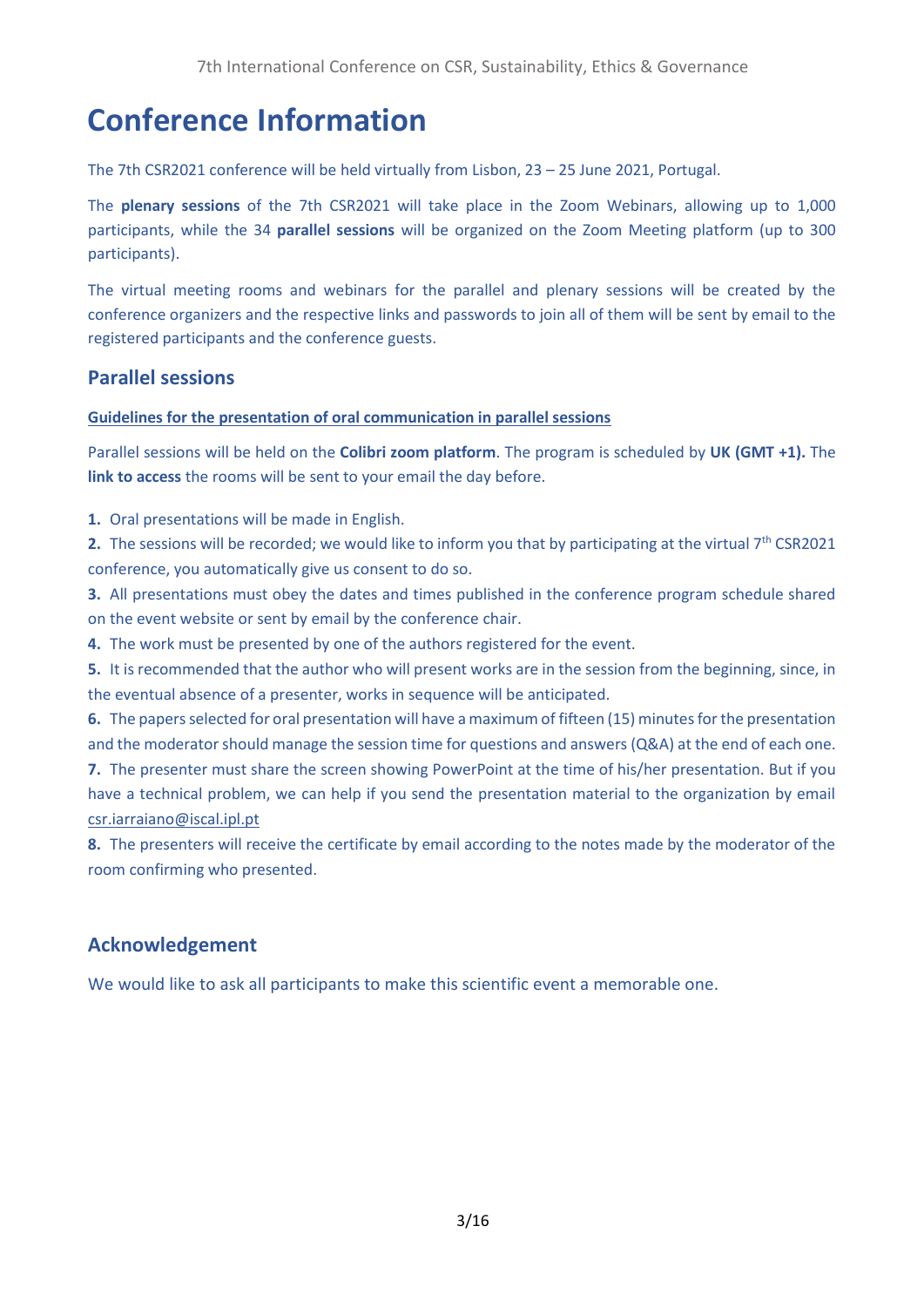## **Program**

## **Parallel Sessions**

| Panel<br><b>Session</b>                            | $\Delta$                                                        | R.                                                           | $\mathsf{C}$                                              | D                                                      | F                                                            |  |  |
|----------------------------------------------------|-----------------------------------------------------------------|--------------------------------------------------------------|-----------------------------------------------------------|--------------------------------------------------------|--------------------------------------------------------------|--|--|
| <b>Wednesday 23 June 2021</b>                      |                                                                 |                                                              |                                                           |                                                        |                                                              |  |  |
| $\mathbf{1}$<br>$10:30$ a.m.<br>12:00 p.m.         | <b>Corporate</b><br>Governance                                  | <b>CSR &amp; SDG</b>                                         | <b>Responsible</b><br><b>Finance</b>                      | CSR&<br><b>Evaluation</b><br><b>Reporting</b>          | CSR&<br>Performance                                          |  |  |
| $\overline{2}$<br>2:00 p.m.<br>3:30 p.m.           | <b>Corporate</b><br>Governance                                  | <b>CSR in</b><br><b>Developing</b><br><b>Markets</b>         | <b>Responsible</b><br><b>Finance</b>                      | <b>CSR &amp; Health</b>                                | <b>CSR &amp; SDG</b>                                         |  |  |
| $\overline{\mathbf{3}}$<br>3:45 p.m.<br>5:15 p.m.  | <b>Corporate</b><br><b>Governance I</b>                         | <b>Regulation &amp; SDG</b>                                  | <b>Responsible</b><br><b>Finance</b>                      | <b>CSR</b> in<br><b>Education</b>                      | <b>Corporate</b><br><b>Governance II</b>                     |  |  |
| Thursday 24 June 2021                              |                                                                 |                                                              |                                                           |                                                        |                                                              |  |  |
| $\overline{\mathbf{A}}$<br>9:30 a.m.<br>11:00 a.m. | <b>Corporate</b><br><b>Governance</b>                           | <b>Sustainable</b><br><b>Business Models</b>                 | <b>CSR &amp; Human</b><br><b>Rights</b>                   | <b>CSR &amp; Positive</b><br><b>Impact</b>             | CSR&<br><b>Performance</b>                                   |  |  |
| 5<br>2:00 p.m.<br>3:30 p.m.                        | <b>CSR &amp; Human</b><br><b>Resources</b><br><b>Management</b> | <b>Ethics</b>                                                | <b>CSR &amp;</b><br><b>Evaluation</b><br><b>Reporting</b> | CSR &<br><b>Performance</b>                            | <b>Corporate</b><br><b>Governance</b>                        |  |  |
| 6<br>3:45 p.m.<br>5:15 p.m.                        | <b>CSR &amp; Digital</b><br><b>Revolution</b>                   | <b>CSR in Human</b><br><b>Resources</b><br><b>Management</b> | <b>CSR &amp; Human</b><br><b>Rights</b>                   | <b>Sustainable</b><br><b>Business</b><br><b>Models</b> |                                                              |  |  |
| Friday 25 June 2021                                |                                                                 |                                                              |                                                           |                                                        |                                                              |  |  |
| $\overline{ }$<br>9:30 a.m.<br>11:00 a.m.          | <b>CSR in the Crisis</b>                                        | <b>CSR &amp; SDG</b>                                         | CSR <sub>&amp;</sub><br><b>Performance</b>                | CSR &<br><b>Evaluation</b><br><b>Reporting</b>         | <b>CSR in Human</b><br><b>Resources</b><br><b>Management</b> |  |  |

The program is scheduled by **UK (GMT +1).**

#### **Abbreviations**

CSR – Corporate Social Responsibility SDG – Sustainable Development Goals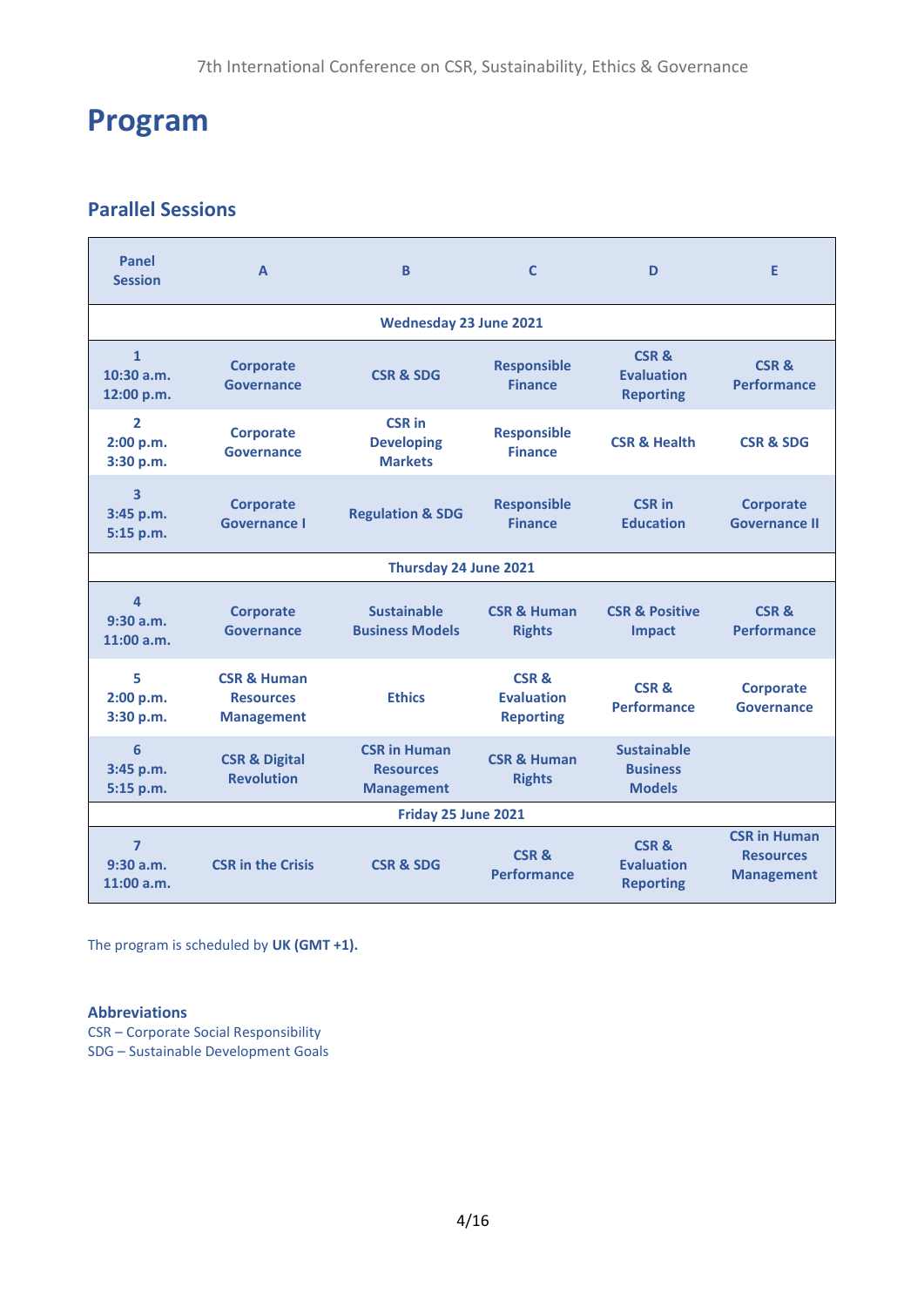### **Wednesday 23 June**

#### **9:00 a.m. – 9:30 a.m. Conference Opening**

Maria João Escudeiro. Vice President of Lisbon Polytechnic Institute - IPL, Portugal Orlando Gomes. President of Lisbon Accounting and Business School – ISCAL, Portugal Nick Capaldi. President of the Global Corporate Governance Institute, USA Irene Arraiano. Chair of the Organising Committee, Portugal

#### **9:30 a.m. – 10:15 a.m. Plenary session - keynote Speaker**

**Bert Scholtens**. University of Groningen, the Netherlands and University of Saint Andrews, UK *Corporate Social Responsibility in Finance* Moderated by Irene Arraiano. Lisbon Accounting and Business School, Portugal René Schmidpeter. M3TRIX – Institute for Sustainable Business Transformation, IU – International University, Germany

#### **10:30 a.m. – 12:00 p.m. Panel Session 1**

**Session 1A. Corporate Governance**

#### **Chair: René Schmidpeter (M3TRIX – Institute for Sustainable Business Transformation, IU – International University, Germany)**

008 - The Four Ps of Benefit Company Status: Why do Australian companies want Benefit Companies? Ashnil Murray, Gregory Harper & Justin Pierce

280 – Beyond Shareholders' Selfishness and Toward CSR Engagement Loma Mashne & Zoltan Baracskai

190 - The Effect of Difference in Earnings Quality Analysis on Corporate Governance and Performance Kwannaree Klaprabchone

351 - Social (Ir)responsibility of Tunisian State-owned companies Rym Mouelhi

#### **Session 1B. CSR & SDG**

#### **Chair: Samuel O. Idowu (London Metropolitan University, UK)**

188 - The Influence of Ownership Structure and Corporate Social Responsibility Reporting on Firm Sustainability through Environmental Management Accounting Dararat Phoprachak, Theenida Buntornwon & Upawadee Neungvanna

279 - Doing philanthropy at the time of Sustainable Development Goals: the case of Compagnia di San Paolo Foundation Fulvio Bersanetti, Filippo Candela & Paolo Mulassano

348 - The Concept and Understanding of Corporate Social Responsibility towards SDGs through Critical Discourse Analysis Phumjai Krisintu, Promboon Panitchpakdi, Ketmanee Thinthanom & Nirutcha Heintchasri

354 - An Exploratory Study of how National Health Service Institutions around the Globe have coped and continue to cope with the Covid-19 Pandemic Samuel O. Idowu & Mary T Idowu

**Session 1C. Responsible Finance**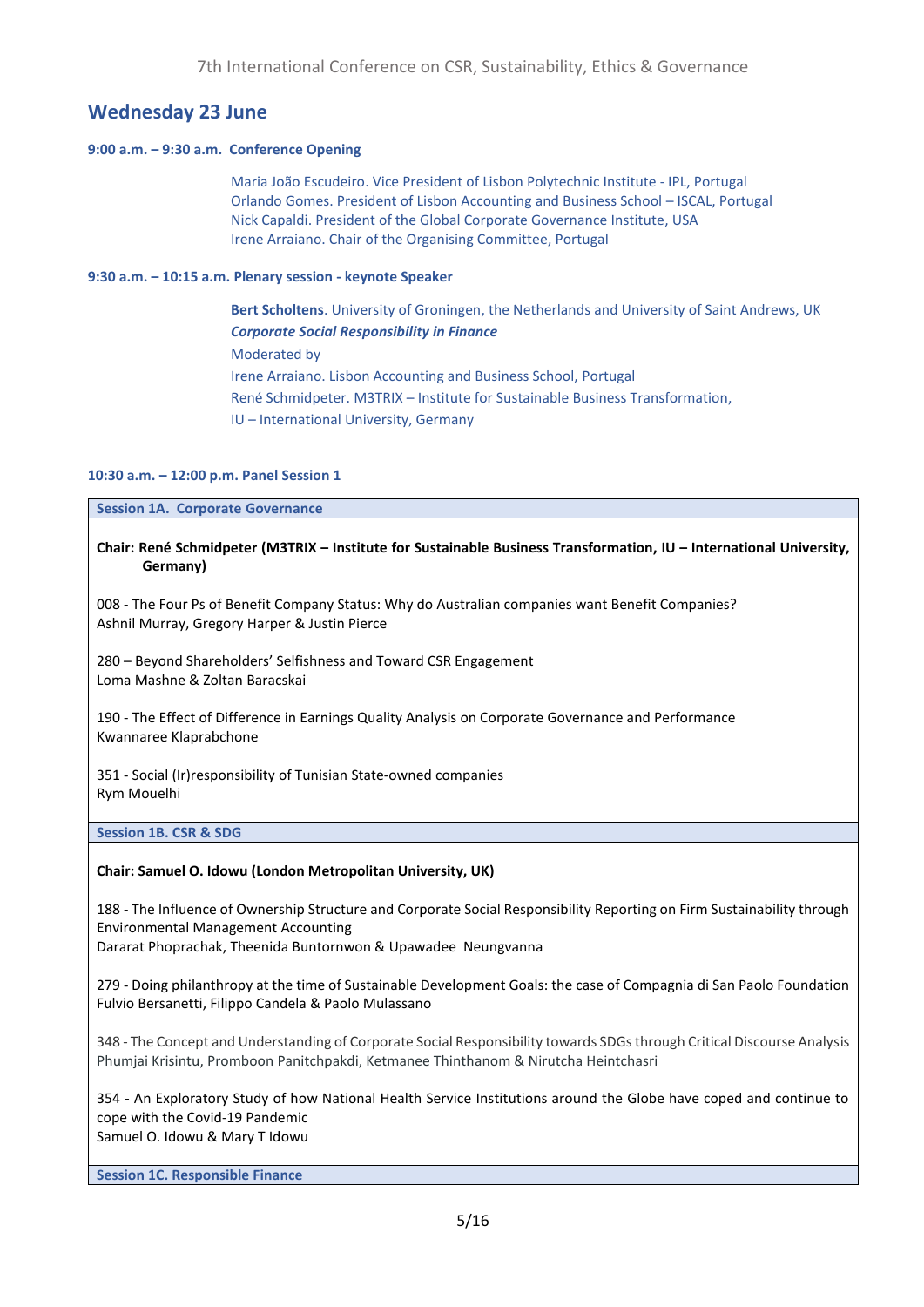#### **Chair: Bert Scholtens (University of Groningen, the Netherlands and University of Saint Andrews, UK)**

325- ESG in Indonesian Banking Companies Herenia Gutierrez-Ponce, Julián Chamizo González & Sigit Arie Wibowo

035 - Through transparency to accountability: sustainability-related disclosures in the financial services Magdalena Dabkowska

220 - Impact investing: a discourse emphasizing ethical issues rather than financial returns? Cornelia Caseau

196 - An Investigation of the Effect of Ownership Structure on the Cost of Debt through an Analysis of Corporate Social Responsibility Disclosure Upawadee Neungvanna & Theenida Buntornwon

**Session 1D. CSR & Evaluation Reporting**

#### **Chair: Candido Peres (Lisbon Accounting and Business School, Portugal)**

193 - Disclosure of CSR Information that Influences the Cost of Capital Songwit Charoenkitthanalap & Dararat Phoprachak

311 - Determining the environmental information disclosure level Albertina Monteiro, Catarina Cêpeda & Francisco Barbosa

244 - Social and environmental disclosure and firm characteristics: Evidence from the Fashion industry Fatima Baalbaki Shibly

317 - The Influence of Awards on the Disclosure of Non-Financial Information by the Portuguese Entities Catarina Carvalho & Cândido Peres

**Session 1E. CSR & Performance**

#### **Chair: Majid Khan (Massey University, New Zealand)**

186 - The Impact of Board of Directors on Environmental Reporting and Costs of Debt Chidchaya Chantapet & Siriporn Malaipia

200 - The Influence of CSR Disclosure Based on Firm Characteristics on Firm Value Kwannaree Klaprabchone & Sirirat Chengseng

282 - Staying Legitimate in a Changing Climate: A framework for studying Corporate Climate Change Communication by Oil and Gas Companies Muhammad Allam

230 - Pictures don't lie: Deciphering visual and textual rhetoric of CSR via originality checks Majid Khan & James Lockhart

12:00 p.m. - 2:00 p.m. Lunch Break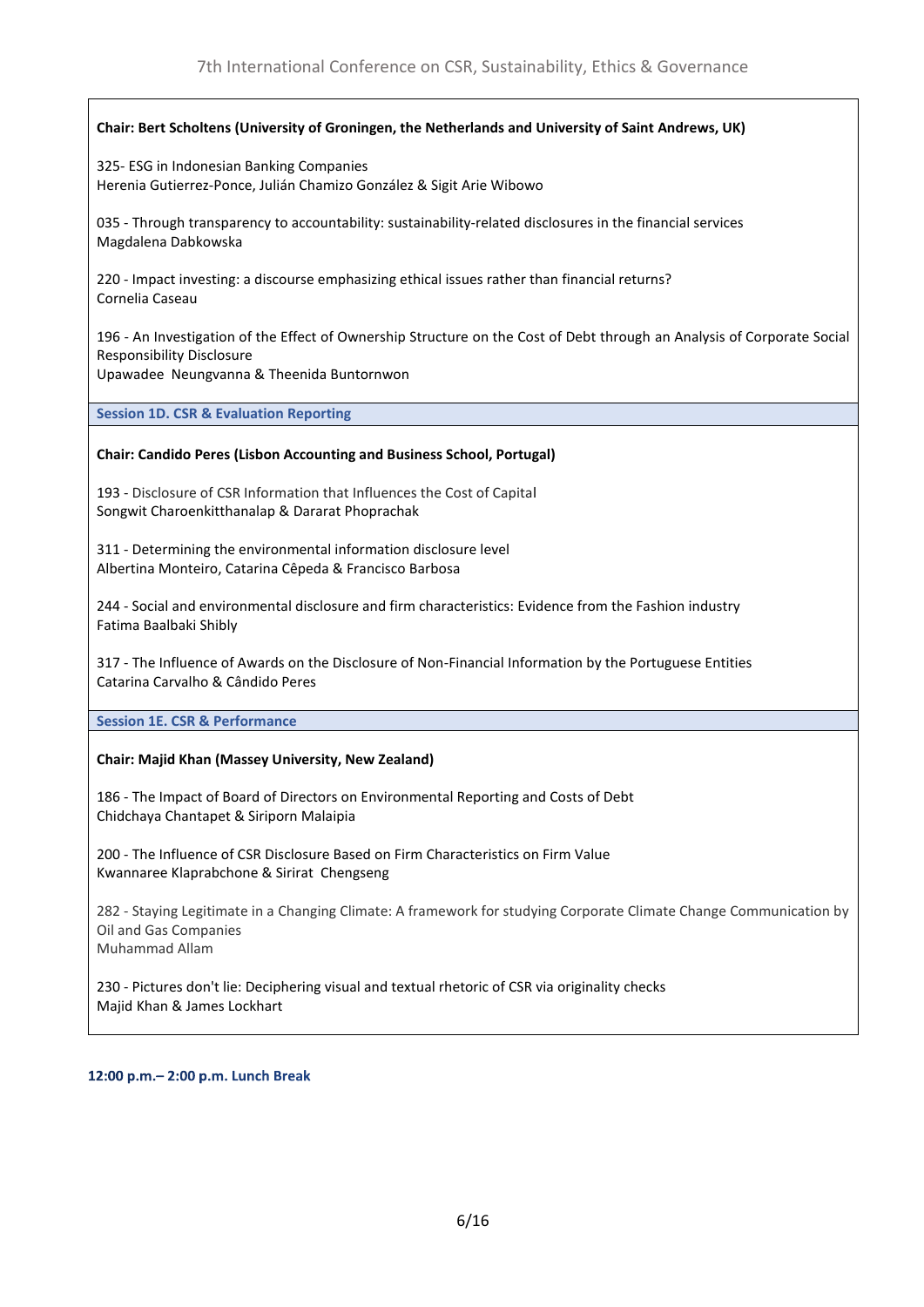#### 2:00 p.m. - 3:30 p.m. Panel Session 2

#### **Session 2A. Corporate Governance**

#### **Chair: Eric Lamarque (IAE Paris - Sorbonne Business School, France)**

011 - Ethical Assessment of Board of Directors' Role in Organizational Wrongdoing: Insights from Astangamarga Biswanath Swain

059 - Creditor rights, monetary policy, financial crisis and trade credit Maria Cantero Saiz, Begõna Torre Olmo & Sergio Azofra

223 - Transparency and Accountability in State-Owned Enterprises in Portugal Ana Lúcia Romão & Ana Paula Ferreira

271 - The Powerful CEOs' Preferences for Board's Monitoring and Advising tasks Anum Qureshi & Eric Lamarque

**Session 2B. CSR in Developing Markets**

#### **Chair: Anna Napiórkowska (Warsaw School of Economics, Poland)**

345 - Consumer Perceptions of Corporate Social Responsibility: Socio-Economic Benefits in an Undeveloped Country Zamira Ataniyazova & Barry Friedman

182 - What Do We Know about Corporate Social Responsibility in Central and Eastern European Countries? A Literature Review

Camelia Hategan & Irene Arraiano

335- Corporate Social Responsibility approach by Romanian public interest entities Nicoleta – Daniela Milu

285 - CSR activities of retail chains operating in Poland Anna Napiórkowska

**Session 2C. Responsible Finance**

#### **Chair: Andrew Mullineux (University of Birmingham, UK)**

002 - A Contribution to the Theory of Socially Responsible Investment Orlando Gomes

053 - Does my trust worth it? How emotional and cognitive factors affect financial exclusion. Marta de la Cuesta-González, Beatriz Fernández-Olit, Isabel Orenés, Juan Diego Paredes & Cristina Ruza

020 - Changing trend of CSR activities in the European Automotive Industry Melinda Majlath & Pascal Ricordel

004 - Time for a new Social Contract to underpin British Banking Andrew Mullineux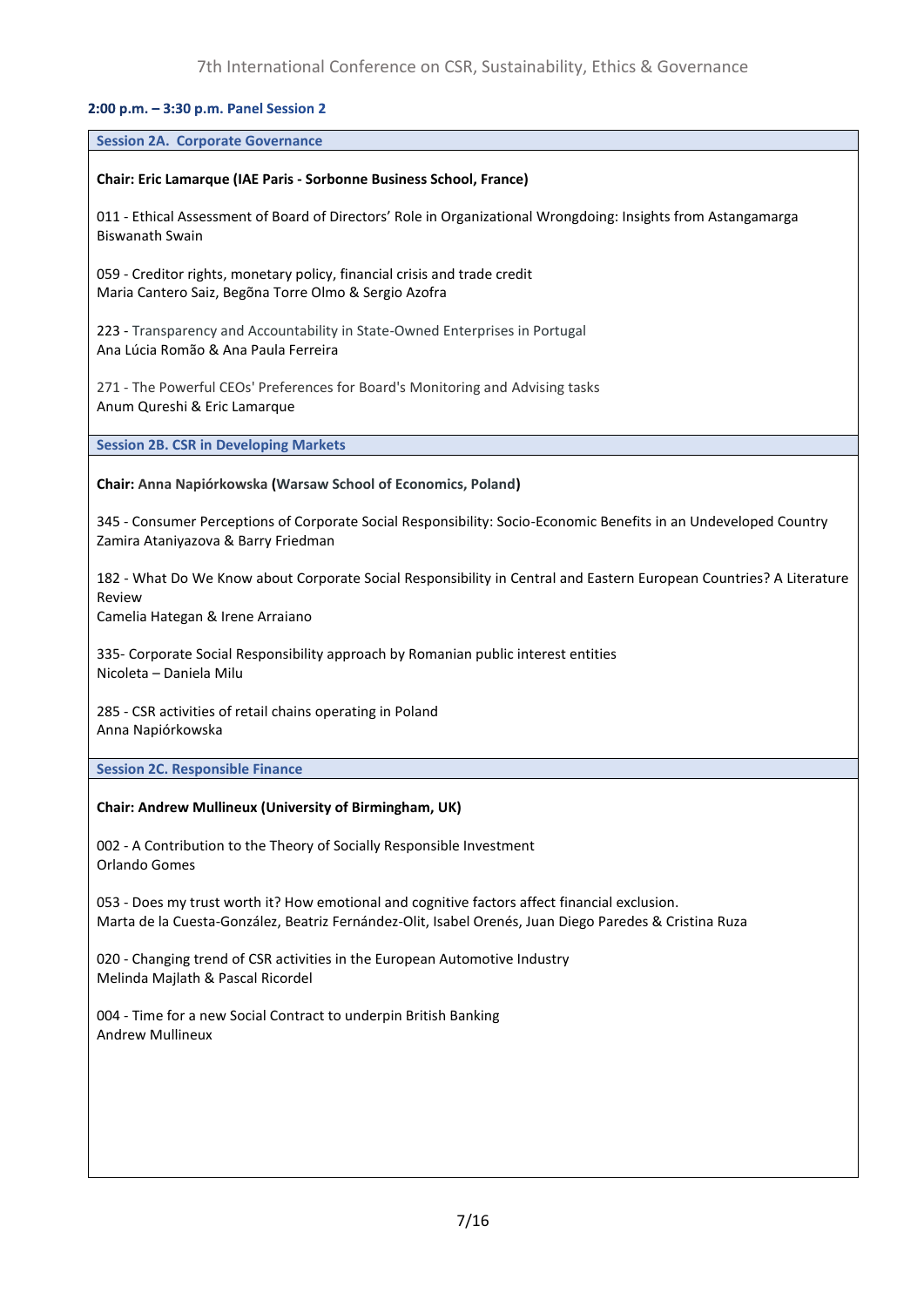#### **Session 2D. CSR & Health**

#### **Chair: Liangrong Zu (International Training Centre of the ILO, Italy)**

032 – Portuguese Volunteer in the Democratic Republic of São Tomé and Príncipe (DRSTP) – Can we change lives? Henrique Nabais, Luís Vieira, Ana Tavares & Lucília Pinheiro

327- Sustainability practices in the Pharmaceutical Industry - a step towards Global Health Security Kanika Saxena, Pallavi Srivastava & Sunita Balani

353 - Institutionalization of CSR practices in Nutrition Isabel Cristina Carmona-Garcés

289 - Corporate Culture and Corporate Communication of a public research institution at the time of the Coronavirus Crisis

Ivo Svejkovsky

**Session 2E. CSR & SDG**

#### **Chair: Mara Del Baldo. University of Urbino, Italy**

355- The role of fire intelligence in climate change mitigation and adaptation Maria João Sousa, Alexandra Moutinho & Miguel Almeida

296- Corporate India's Role in achieving Sustainable Development Goals. Case study on the CSR initiatives of the ONGC group

Neha Banerjee

225 - Technology in Corporate Social Responsibility - A Blockchain Approach Ricardo Oliveira & Cândido Peres

208 - The multidimensional construct of food safety within CSR and sustainability Mara del Baldo

#### $3:30$  p.m.  $-3:45$  p.m. **Coffee Break**

#### 3:45 p.m. - 5:15 p.m. Panel Session 3

#### **Session 3A. Corporate Governance I**

#### **Chair: Paul R. Sachs (Executive director of Merakey, USA)**

331- Portuguese Local Governments Late Payments as a Measure of Financial Sustainability Paula Santos, Carla Martinho, Gonçalo Almeida & Ana Amaro

042 - Changing the Audit Committee Chair: An Analysis of Potential Effects on Audit Quality and Audit Fees Svenja Hillebrandt & Nicole V. S. Ratzinger-Sakel

346 – The relationship between Demographic Board Diversity and Dividend Policy: empirical evidence from Turkey Ajab Khan & Mustafa Yilmaz

015 - Lessons in financial governance from Bowen's family systems model Paul R. Sachs, Merakey USA & Shame Mugova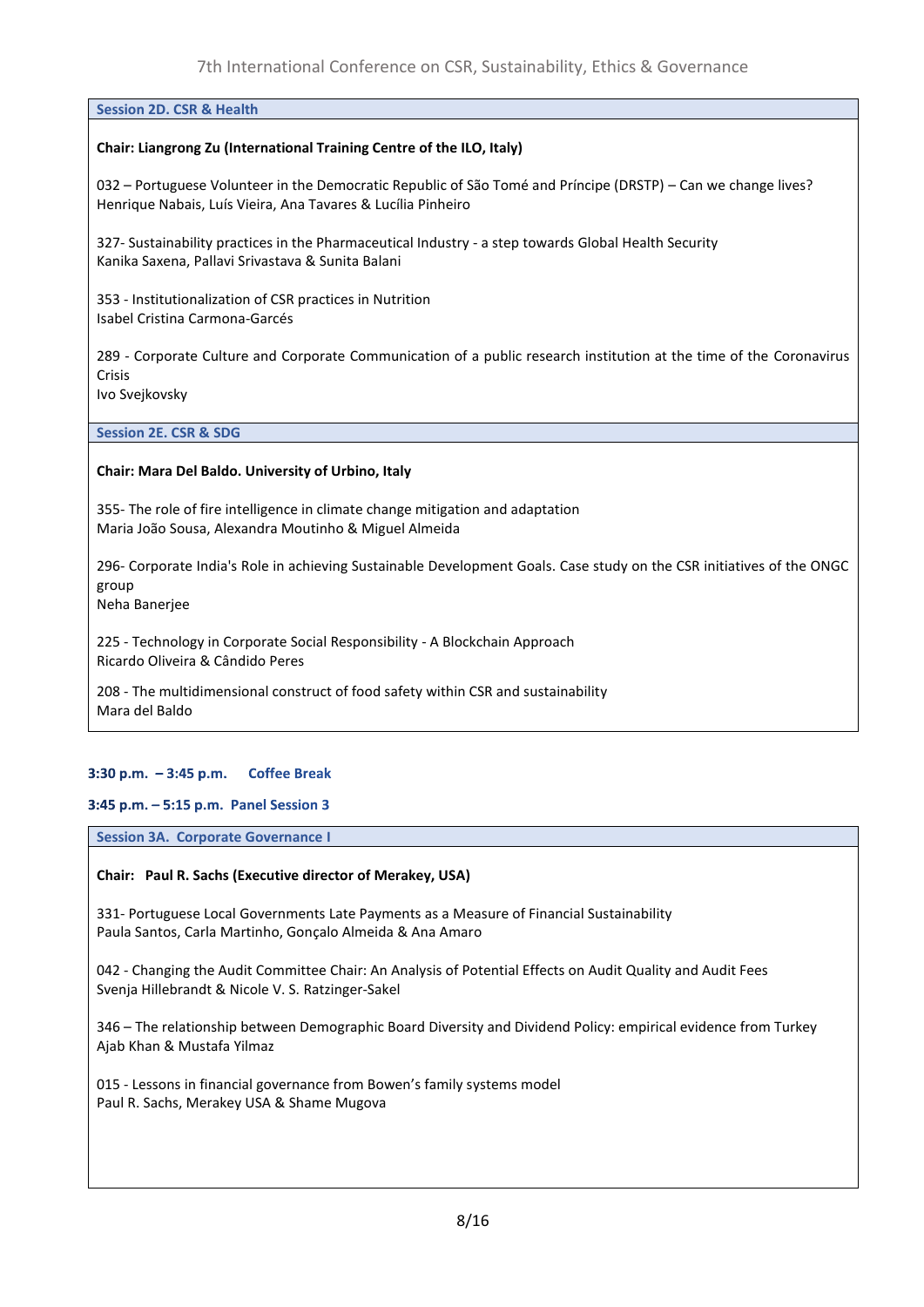#### **Session 3B. Regulation & SDG**

#### **Chair: Nadia Nedzel (Southern University Law Center, USA)**

040 - CSR applied to not-for-profit organisations - a legal reflection João Assis

350 - Legal requirements for the deployment of Artificial Intelligence in the European Union: a compliance framework Claudio R. Flores

300 - Implications of Fluidity in Compliance Regime for India's Compulsory CSR law: Perspectives of Telangana's CSR **Stakeholders** 

Debanjali Saha, Raj Janagam & Rinkesh Dharod

352 - Sustainable Legal Change and CSR. Nadia Nedzel

**Session 3C. Responsible Finance**

#### **Chair: João Rosário (Lisbon Accounting and Business School, Portugal)**

205 - Banks and Climate-related information: the case of Portugal Aldina Santos & Lúcia Rodrigues

012 – Corporate Social responsibility in South Africa´s Banking Sector, a Theory of Non-Effect? Mikovhe Maphiri

309 - The Future of CSR: Towards Equitable and Ethical Automation Ryan Gordy

257 - How does Environmental, Social, and Governance information influence economic performance on the Portuguese Stock Exchange?

João Rosário, Maria Carlos Annes & Irene Arraiano

**Session 3D. CSR in Education**

#### **Chair: Juergen-Matthias Seeler (IUBH International University of Applied Sciences, Germany)**

261 - The relationship between Vocational and Technical Higher Education Courses and Employment in Portugal Joana Rodrigues, Rute Abreu & Cecília Fonseca

179 - Interdisciplinary Approaches to Corporate Social Responsibility: Environment, Business and Sustainable Development

Naz Onel

075 - Ethics and Social Responsibility in Portuguese Public Higher Education Curricula - A three institutions case study Fernando Costa, Teresa Ferreira, Betina Lopes, João Calado & Clara Magalhães

046 - Ethical Decision Making– An Experimental Study on Student Behaviour in Dilemma Situations Juergen-Matthias Seeler, Karin Sixl-Daniell, Maria Rabl & Anja Fuchs

**Session 3E. Corporate Governance II**

#### **Chair: Ana Patrícia Duarte (ISCTE – University Institute of Lisbon, Portugal)**

277 - Corporate Social Responsibility: A Structuration Theory Perspective Calvin Machaya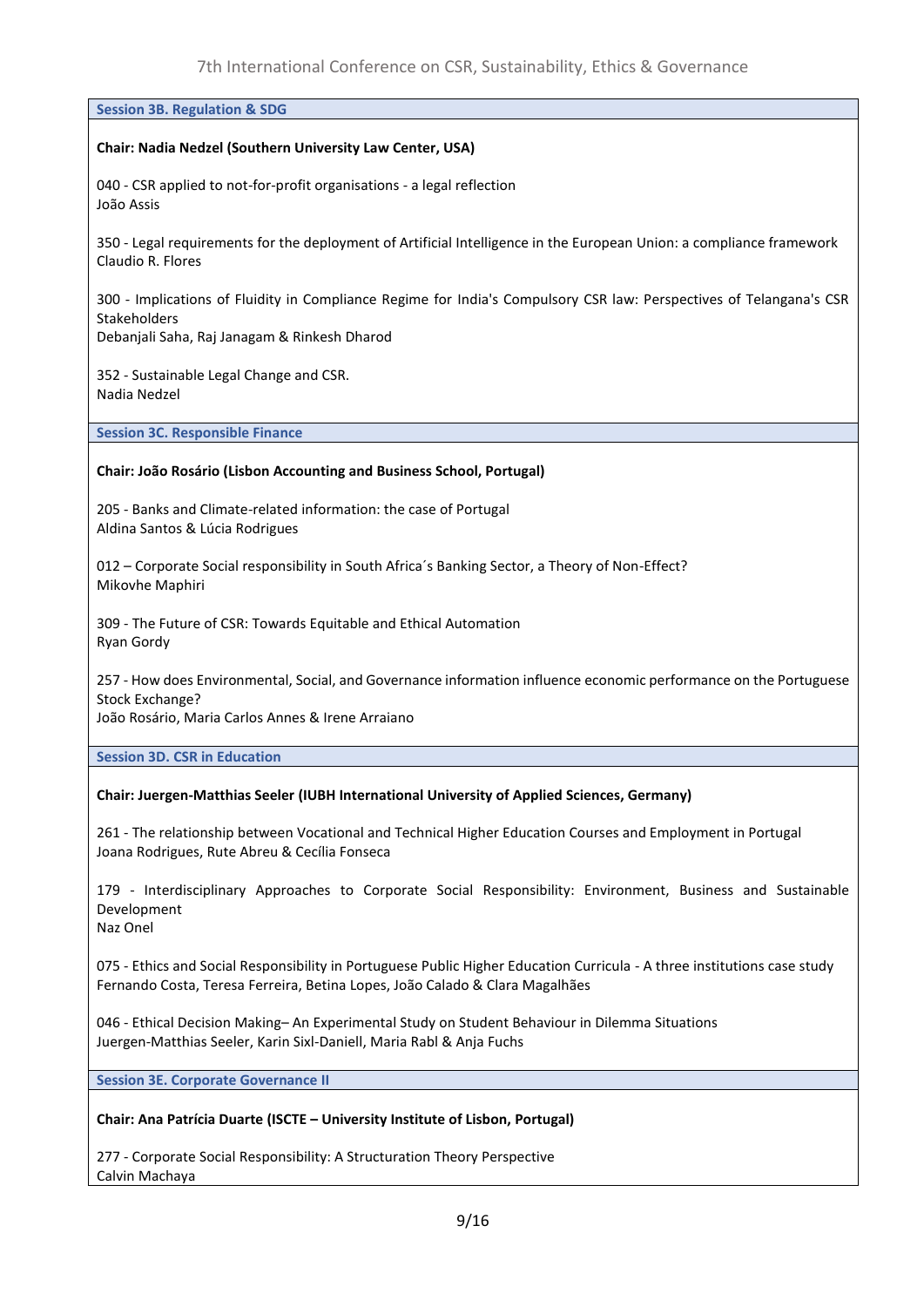319 - Do Board Interlock and Gender Diversity affect CEO compensation? Evidence from Brazilian listed companies Claudine Salgado, Cristiano Costa & Guilherme Schneider

298 - CSR and work placement choice from the perspective of Generation Z Inês Mariin-Bosch, Nina Magomedova & Maria-Dolors Gil-Doménech

297- Municipalities and Social Responsibility: the case study of Oeiras Solidarity programme Beatriz Carvalho, Ana Patrícia Duarte & Ana Simaens

## **Thursday 24 June**

9:30 a.m. - 11:00 a.m. Panel session 4

**Session 4A. Corporate Governance**

**Chair: Zhuang Ma (Chongqing Technology and Business University, China)**

043 – Do Maternal Instinct matters in Child-Friendly CSR Practices? A closer look at Malaysian Public Companies Zubaidah Abidin, Misyer Tajudin, Nor Zarina & Sarita Abu

064 - The Evolution of Chinese Corporate Governance Shy Lih Wong

195 - Influence of Firm Characteristics on Firm Value through Corporate Governance and Earnings Management of Listed Companies on the Stock Exchange of Thailand. Thitiporn Prapho

343 - Interactively Developed Capabilities for Environmental Management Systems - an Exploratory Investigation of SMEs

Zhuang Ma, Zihan Zhang & Yu Li

**Session 4B. Sustainable Business Models**

#### **Chair: Samuel O. Idowu (London Metropolitan University, UK)**

306 - Internal and external determinants of circularity in the bioeconomy industry and its effects on the performance Alberto Alcalde, Francisco Sáez & Pablo Ruiz

050 - The Core Capital Approach to Board: A Case Study of People's Credit Banks in Indonesia Yafet Rissy

189 - The Influence of Family Shareholding Affecting the Return Per Share through a Company's Sustainability Reporting Krisdi Sukchayee & Neungruthai Petcharat

274 - The possibility of promoting environmental management linked to food safety in small and medium-sized enterprises

Keiko Zaima

**Session 4C. CSR & Human Rights**

#### **Chair: Adriana Tiron-Tudor (University Babes-Bolyai, Romania)**

262 - Sustainable and Smart Living versus Unworthy Conditions in Portugal Sónia Bidarra, Rute Abreu & Maria Cecília Rosa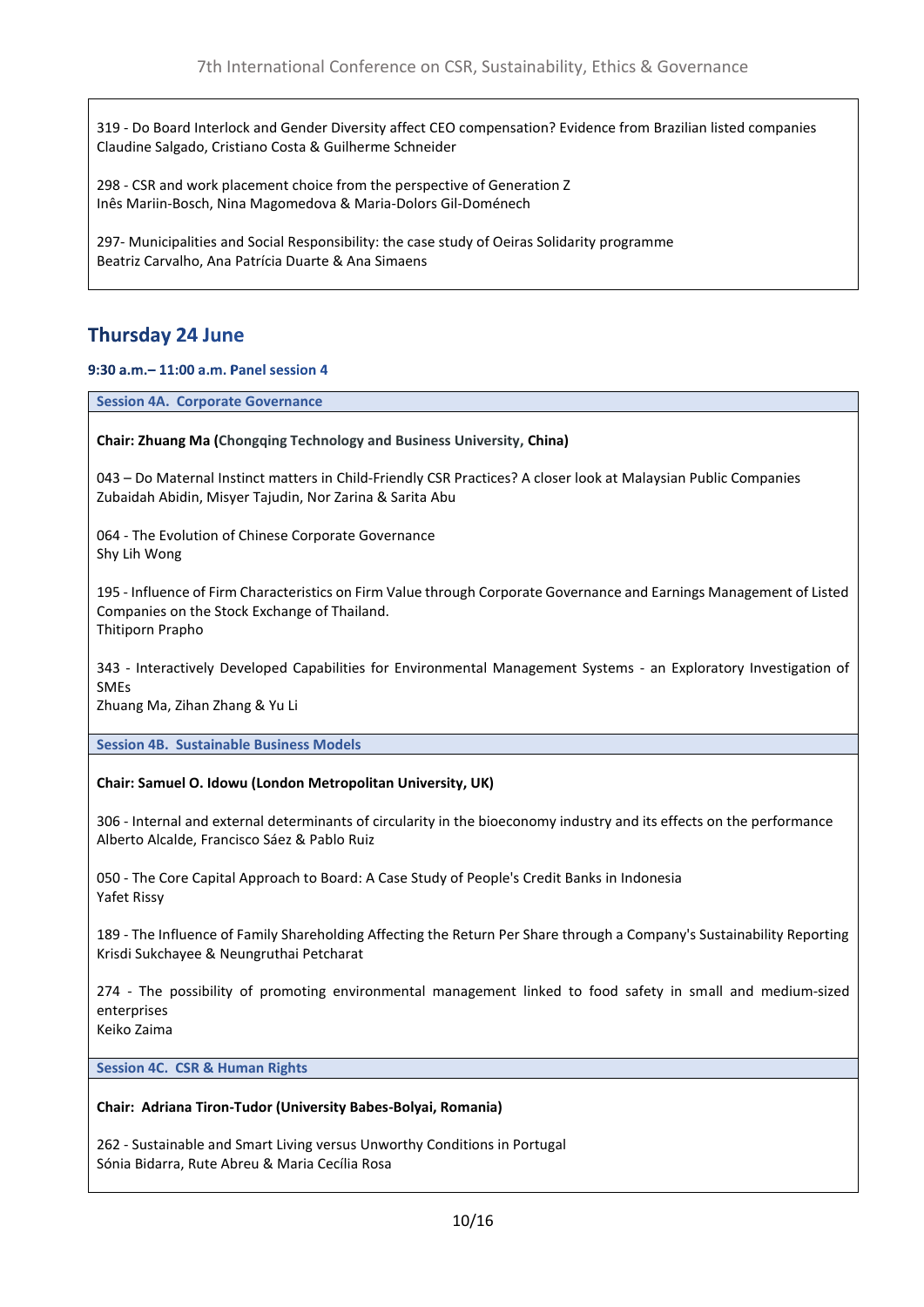| 211 - A study on Management supporting employment of disabled in Japan |  |
|------------------------------------------------------------------------|--|
| Yuichi Goto & Keiko Yokoyama                                           |  |

234 - When Corporate Ethical Responses after Transgressions Fail to Alleviate Consumers' Anger Claudia Rossetti, Jenni Sipilä, & Laura Marie Endinger-Schons

268 - Glass ceiling perceptions in the Romanian accounting organizations Widad Fragalla & Adriana Tiron-Tudor

**Session 4D. CSR & Positive Impact**

#### **Chair: Bjoern Frank (Waseda University, Japan)**

276 - University Social Responsibility: From the perspectives of Top 10 Universities in Japan Long Pham

236 - The Impact of Higher Education on Responsible Management: How can Teaching Influence Responsible and Sustainable Behaviour? Silke Bustamante & Martina Martinovic

245 - Safe and hygienic working conditions - CSR perspective Anna Cierniak-Emerych & Ewa Mazur-Wierzbicka

239 - The customer impact of environmental sustainability in different phases of the product life cycle Bjoern Frank, Xin Shen, Yingfei Hu & Boris Herbas-Torrico

**Session 4E. CSR & Performance**

#### **Chair: Liangrong Zu (International Training Centre of the ILO, Italy)**

038 – Do the ESG Factors affect a Bank Insolvency? A study applied to Spanish Credit Cooperatives (Cajas rurales) between 2010 and 2015.

Antonio Madera del Pozo & Natalia Cassinello

191 - Influence of Disclosure of the Community and Social Development on Firm Performance Pakaphon Soonthonrot & Senee Puangyanee

192 - The Influence of Corporate Governance Reporting on the Earnings Management and Firm performance Senee Puangyanee & Upawadee Neungvanna

247 - Developments of Environmental Accounting Research. A study for the period 2006-2019 Radu Marian

#### **11:15 a.m. – 12:00 p.m. Plenary session - keynote Speaker**

**Elisabeth Fröhlich**. Cologne Business School, Germany *SDG Teaching Map and how CSR perception is changing* Moderated by Nadia Nedzel. Southern University Law Center, USA Samuel O. Idowu. London Metropolitan University, UK

12:00 p.m. - 12:30 p.m Book Release presented by Nadia Nedzel *"Current Global Practices of Corporate Social Responsibility In the Era of Sustainable Development Goals"* **Samuel O. Idowu** Editor, Springer

12:30 p.m. - 2:00 p.m. Lunch Break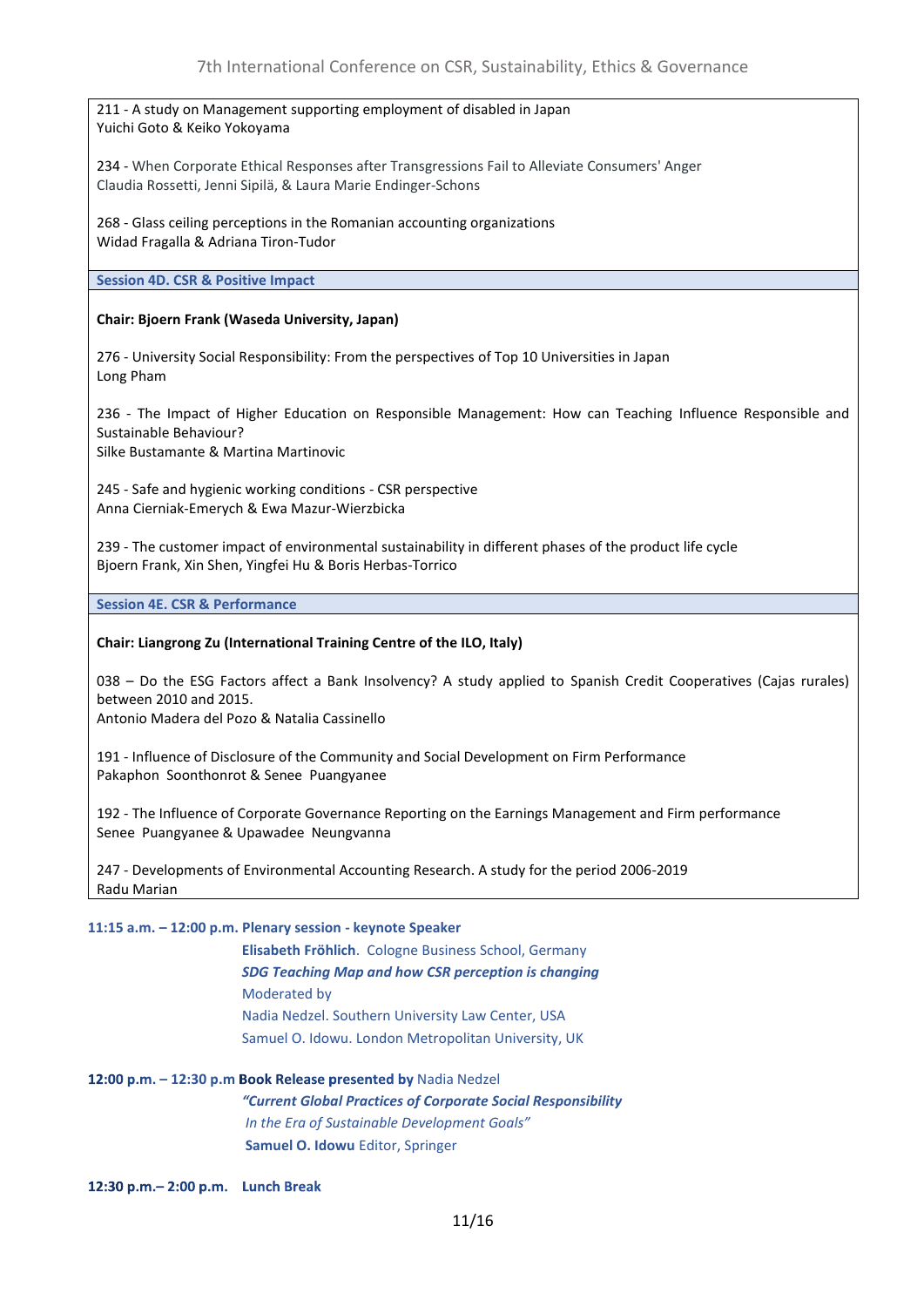#### 2:00 p.m.- 3:30 p.m. Panel Session 5

#### **Session 5A. CSR & Human Resources Management**

#### **Chair: Kelsy Hejjas (Liverpool John Moores University, UK)**

304 - Environmental corporate social responsibility practices and workers' pro-environmental behaviour at work: Are they interconnected and how? Ana Patrícia Duarte & Carla Mouro

264 - The Impact of CSR initiatives on consumer's perceptions and attitudes towards retailers Rita Vale, Pedro Matos & Vera Colaço

310 - Effects of the ethical context on subjective well-being in organizations Rita Paralta, Eduardo Simões & Ana Patrícia Duarte

330- The most important thing that no one's ever heard of: CSR Communication, Awareness and Engagement Kelsy Heijas & Tom Fletcher

**Session 5B. Ethics**

#### **Chair: Patricia MacNeil (Dalhousie University, Canada)**

286 - Ethically Protecting Stakeholders: Corporate Responses to Social Media Disinformation Joshua Becker

267 - Practical Eco-Philosophy – new approach for environmental philosophy development in communities and business area

Vasile Hategan

010 - Divine capital as a determinant of Corporate Social Responsibility for sustainable Well-being Syeda Asma Andrabi & Syed Nisar Hussain Hamdani

251 - Exploring Competitiveness and Responsible Competitiveness: The Import of a Leader's Motivational Values Patricia MacNeil, Rocky Dwyer & Maggie Magee

**Session 5C. CSR & Evaluation Reporting**

#### **Chair: Biswanath Swain (Indian Institute of Management, India)**

321 - Environmental information disclosure and profitability: the environmental certification influence Albertina Monteiro, Catarina Cepêda & Francisco Barbosa

202 - Mandatory non-financial disclosures: the state of art Eva Cerioni, Alessia D'Andrea, Marco Giuliani & Stefano Marasca

308 - NFI reporting: bibliometric analysis and network visualization Melanie Grueso-Gala & César Camisón Zornoza

269 - The European Directive 2014/95/EU concerning non-financial information mandatory disclosure impact assessment

Monica Manolachi, Adriana Tiron-Tudor & Gianluca Zanellato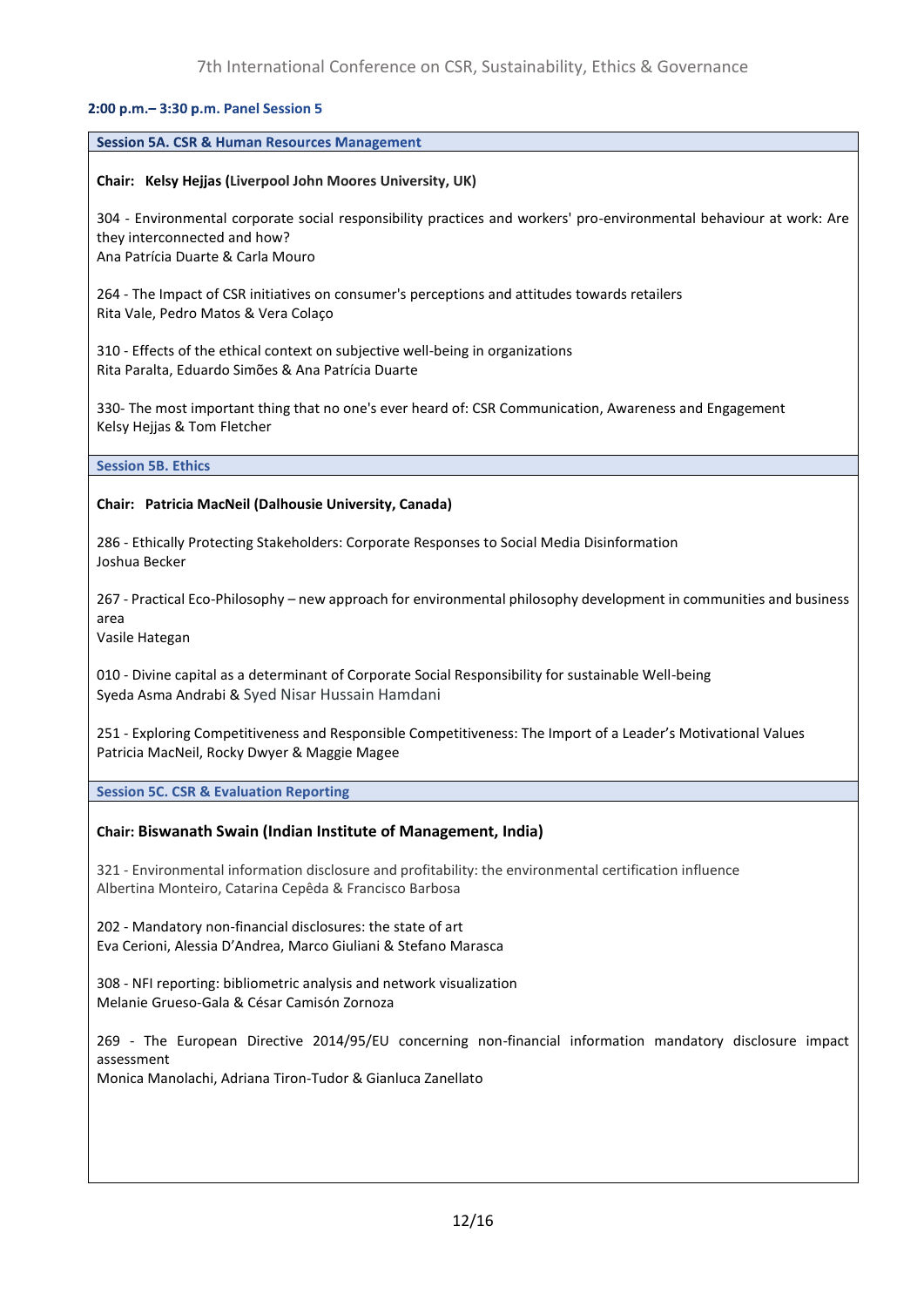#### **Session 5D. CSR & Performance**

#### **Chair: Narjes Zivdar (University College London (UCL), UK)**

299 - Corporate Social Responsibility in the African context: review of African Union led CSR initiatives and reflection on the road ahead

Jean Bertrand Azapmo

201 - How ready for Sustainability are Spanish Listed companies? The case of Non-financial information disclosure. Herenia Gutierrez-Ponce, Julian Gonzalez, Nuria Serrat & Elisa Montero

252 – Financial Sustainability of Portuguese Local Governments: An Empirical Study João Caldeira, Carla Martinho & Paula Santos

250 - Towards a Multi-stakeholder Approach for Sustainable Climate Finance in Least Developed Countries: The Case of Global Climate Funds Coordination Programme in Iran Narjes Zivdar, Azam Sadat Mostafavi & Milad Nejati

**Session 5E. Corporate Governance**

#### **Chair: Pedro Pinheiro (Lisbon Accounting and Business School, Portugal)**

333- Are gender diverse companies socially more responsible? An evaluation post Companies Act, 2013. Prema Tamhankar

344- Need to revise certain aspects of corporate social responsibility and sustainable business practices of postal services Maria Libera

281 - CSR in India: Present, Future, and Role of Social Workers Srijan Kishore

339- Sustainability Indicators: Mitigators of information asymmetry between cooperative organizations and their primary stakeholders

Rosane Maria Seibert & Clea Beatriz Macagnan

#### 3:30 p.m. - 3:45 p.m. Coffee Break

#### 3:45 p.m. - 5:15 p.m. Panel Session 6

**Session 6A. CSR & Digital Revolution**

**Chair: Dan Ioan Topor (University "1 Decembrie 1918" of Alba Iulia, Romania)**

253 - The role of IT Governance on Corporate Sustainability Anacleto Correia & Pedro Borda de Água

224 - Smart cities development and firm's CSR and financial performance: An international analysis Abdelaziz Fourati & Donia Ben Amor

337- Sustainability data management: reconfiguring reporting to better account for the digital acceleration Olena Liakh

283 -The link between digitalization of the accounting profession and CSR - effects of the COVID-19 pandemic Dan Ioan Topor, Melinda Timea Fülöp, Sorinel Căpușneanu*,* Gabriel Raita & Cristina Didea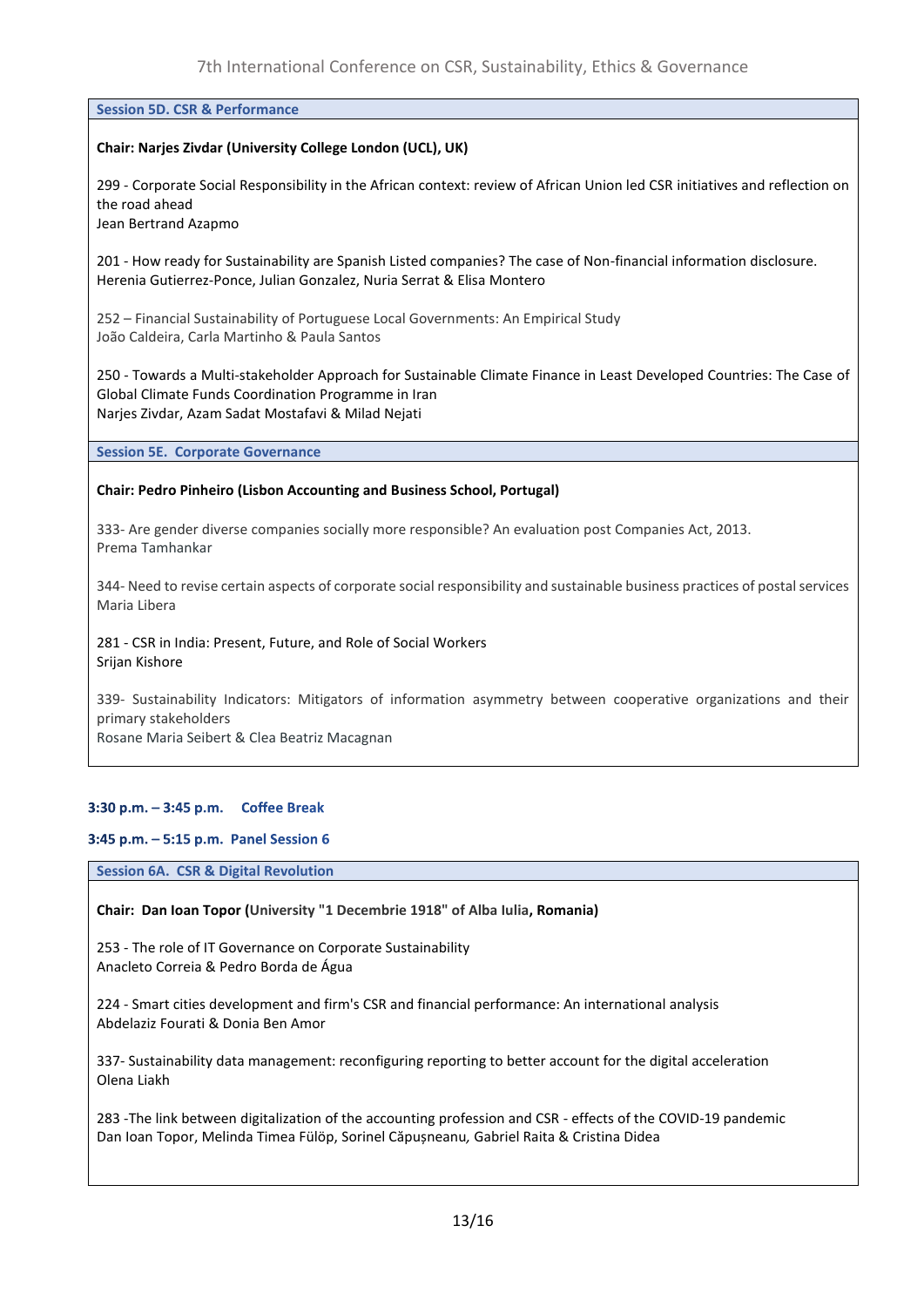**Session 6B. CSR in Human Resources Management**

#### **Chair: Dr. Tareq Rasheed (International Training Center of the United Nations, Jordan)**

258 - How Corporate Social Responsibility promotes job satisfaction: the case of the Portuguese hotel industry Ana Patrícia Duarte, José Neves, Carla Mouro & Neuza Ribeiro

313 – Ethical Leadership and Sense of Purpose: The Moderating Role of Leader Effectiveness Jorge Langreo, Pablo Palomino, María Teresa Fernandez & Hussam Halbusi

246 - Employee participation as an area of CSR Ewa Mazur-Wierzbicka & Anna Cierniak-Emerych

052 - Happiness Criteria for Continuous Development of Customer Satisfaction Tareq Rasheed

**Session 6C. CSR & Human Rights**

#### **Chair: Siena Harlin (Abdul Latif Jameel Poverty Action Lab (J-PAL), USA)**

334- Towards a Sustainable Corporate Governance in EU - How companies will face Mandatory Human Rights and Environmental Due Diligence - A Romain case study Raluca Ivan, Marius Cetina, Aurel Lupu & Attila Tamas Szora

275 -Exploring the relationship between the institutional environment and motivation to act responsibly Robert Kudlak

292- How to enhance the social impacts of Portuguese and Brazilian Third Sector organizations amid the COVID-19 pandemic crisis

Maria Madalena Raptopoulos & Ana Simaens

213 - Better Workplaces, Cleaner Environments: Insights from Experimental Evidence Siena Harlin, David Atkin & Nicholas Bloom

**Session 6D. Sustainable Business Models**

#### **Chair: Ana Simaens (ISCTE – University Institute of Lisbon, Portugal)**

340- Sustainable governance of fishing: how coastal communities respond to institutional challenges and demands Carla Mouro

347 - A new One Health Business Model Canvas Romero-Hernandez Omar, Margarita Martins, Federico Castillo, Matthew Blake & Irene Naigaga

288 - Stakeholder theory over scorched earth - How did companies cope with stakeholders in aftermath of the 2017 fires?

Narciso Antunes, Ana Simaens & Patrícia Costa

338- Uprooting the Intellectual Weeds of Unsustainable Business Logic Sun-Young Park & Nicholas SP Tay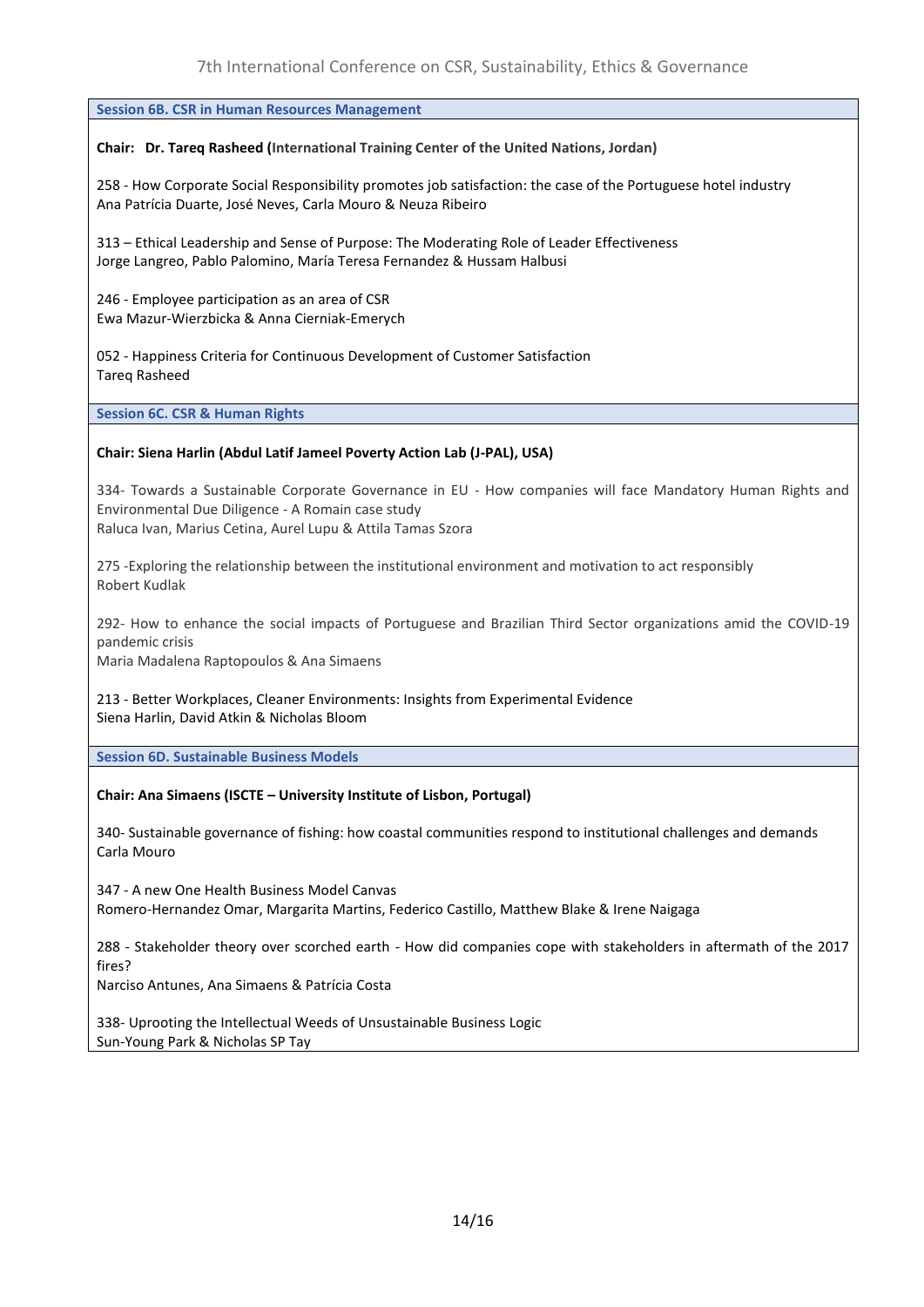### **Friday 25 June**

#### 9:30 a.m. - 11:00 a.m. Panel Session 7

#### **Session 7A. CSR in the Crisis**

#### **Chair: Mariya Gubareva (Lisbon Accounting and Business School, Portugal)**

295- Corporate Social Responsibility for resilience: A survival approach for COVID-19 crisis in tourism Bartolomé Marco-Lajara, Mercedes Úbeda-García, Esther Poveda-Pareja, Lorena Ruiz-Fernández & Eduardo Sánchez-García

312 – How ´Serving´ employees can make them go the extra mile: The perspective – Taking and Servant- Attitude Path. Jorge Linuesa-Langreo, Pablo Ruiz-Palomino & María Teresa González-Fernandez

307 - Communication professionals as social change agents in times of crisis Renata Matkevičienė & Lina Jakučionienė

235 - Do they care? The Relevance of Sustainability/ CSR in the World of Yachting: market situation, problem analysis and implications."

Stephanie May

**Session 7B. CSR & SDG**

#### **Chair: João Rosário (Lisbon Accounting and Business School, Portugal)**

341- Corporations, sustainability and SDGs: new challenges raised by the global pandemic Pedro Matos & Clarisse Stephan

054 - Promoting decent work in global production – lessons learnt from the Jordanian garment industry Britta Holzberg

314 - Corporate social responsibility as a marketing Sustainability variable in the last decade Rui Cruz & Albérico Rosário

240 - Current Relation between Ecological Footprint and Country Risk Premium João Rosário, Landry Boutin & Paulo Carvalho

#### **Session 7C. CSR & Performance**

**Chair: Megumi Suto (Waseda University, Japan)**

301 - Corporate social responsibility and firm financial performance: The moderating effects of size and industry sensitivity

Salma Zaiane &Dorra Ellouze

221 - Towards a novel approach to companies-stakeholder relationship: Modelling IBEX35 long run value creation Manuel Moreno, Elena Mañas, Óscar Montes & Beatriz Fernández

187 - Corporate Structure Influencing CSR Disclosure and Tax Avoidance Planning Siriporn Malaipia, Neungruthai Petcharat & Dararat Phoprachak

302 - Employee-Oriented CSR, Innovation, and Firm Value Megumi Suto & Hitoshi Takehara